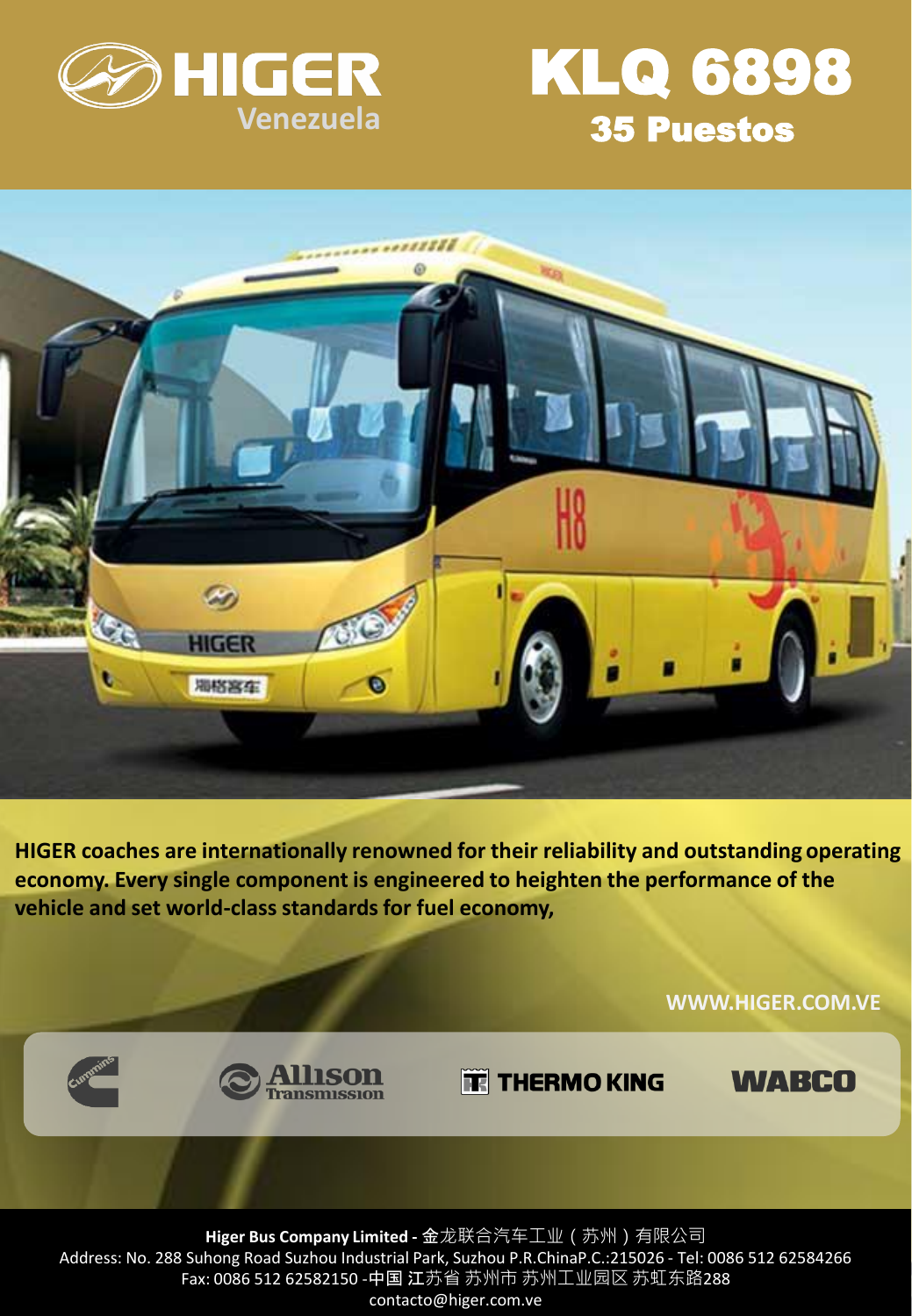



| <b>CHASSIS</b>                                                                                       |                                                        |
|------------------------------------------------------------------------------------------------------|--------------------------------------------------------|
| <b>DIMENSIONES</b>                                                                                   |                                                        |
| <b>Dimensiones</b>                                                                                   | 8949×2450×3365                                         |
| enfoque de ángulo / salida                                                                           | $11.5/11$ º                                            |
| <b>DISTANCIA ENTRE EJES (mm)</b>                                                                     | 4300                                                   |
| Front/Rear wheel Track (mm)                                                                          | 1950/1800                                              |
| front/Rear suspension (mm)                                                                           | 1800/2760                                              |
| Minimum ground clearance (mm)                                                                        | 180                                                    |
| <b>SUSPENSION Y DRECCION</b>                                                                         |                                                        |
| <b>SUSPENSION DELANTERA - 4.2 Tons</b>                                                               | NEUMATICA (2 BOLSAS DE AIRE) AMORTIGADORES HIDRAULICOS |
| <b>SUSPENSION TRASERA - 9.5 Tons</b>                                                                 | NEUMATICA (4 BOLSAS DE AIRE) AMORTIGADORES HIDRAULICOS |
| <b>CAJA DIRECCION</b>                                                                                | ZF 8098                                                |
| <b>FRENOS Y NEUMATICOS</b>                                                                           |                                                        |
| <b>SISTEMA</b>                                                                                       | NEUMATICO DE CIRCUITO DUAL                             |
| <b>DELANTERO</b>                                                                                     | <b>DISCO</b>                                           |
| <b>POSTERIOR</b>                                                                                     | <b>TAMBOR</b>                                          |
| ABS                                                                                                  | <b>WABCO</b>                                           |
| <b>NEUMATICOS</b>                                                                                    | 255/70R22.5 tubeless tyre                              |
| <b>MOTOR - CAJA - CHASSIS</b>                                                                        |                                                        |
| <b>CUMMINS</b>                                                                                       | Cummins ISDE 230 30 (230ps euro III)                   |
| <b>TIPO DE MOTOR</b>                                                                                 | 6 CILINDROS EM LINEA water cooling supercharged        |
| <b>CAJA DE CAMBIO</b>                                                                                | ALLISON AUTOMATICA T270R + RETARDADOR                  |
| <b>PROPELLER SHAFT</b>                                                                               | STRENGTHEN PROPELLER SHAFT                             |
| ACUMULADOR/GENERADOR / SISTEMA ELETRICO                                                              | /24V                                                   |
| Rated Total Mass (kgs)                                                                               | 11450                                                  |
| Maximun Speed                                                                                        | 110                                                    |
| CAPACIDAD TANQUE COMBUSTIBLE                                                                         | 220 Litros                                             |
| <b>CARROCERIA KLQ 6898</b>                                                                           |                                                        |
| 35+1 Asientos reclinables em tela especial                                                           |                                                        |
| Compartimento de equipaje; portaequipajes interior bilateral 4 m2, salida de aire con luz de lectura |                                                        |
| Aire Condicionado HIGER BRAND WITH PIPE                                                              |                                                        |
| 01 puerta delantera pantografica com controle remoto.                                                |                                                        |
| Vidros Pegados com especiales ventanas parciales para abertura horizontal                            |                                                        |
| Radio AM/FM + DVD y 01 monitor de 15"                                                                |                                                        |
| Divisoria baja entre el condoctor y salon de asientos.                                               |                                                        |
|                                                                                                      |                                                        |











## **THERMO KING**



**WWW.HIGER.COM.VE**